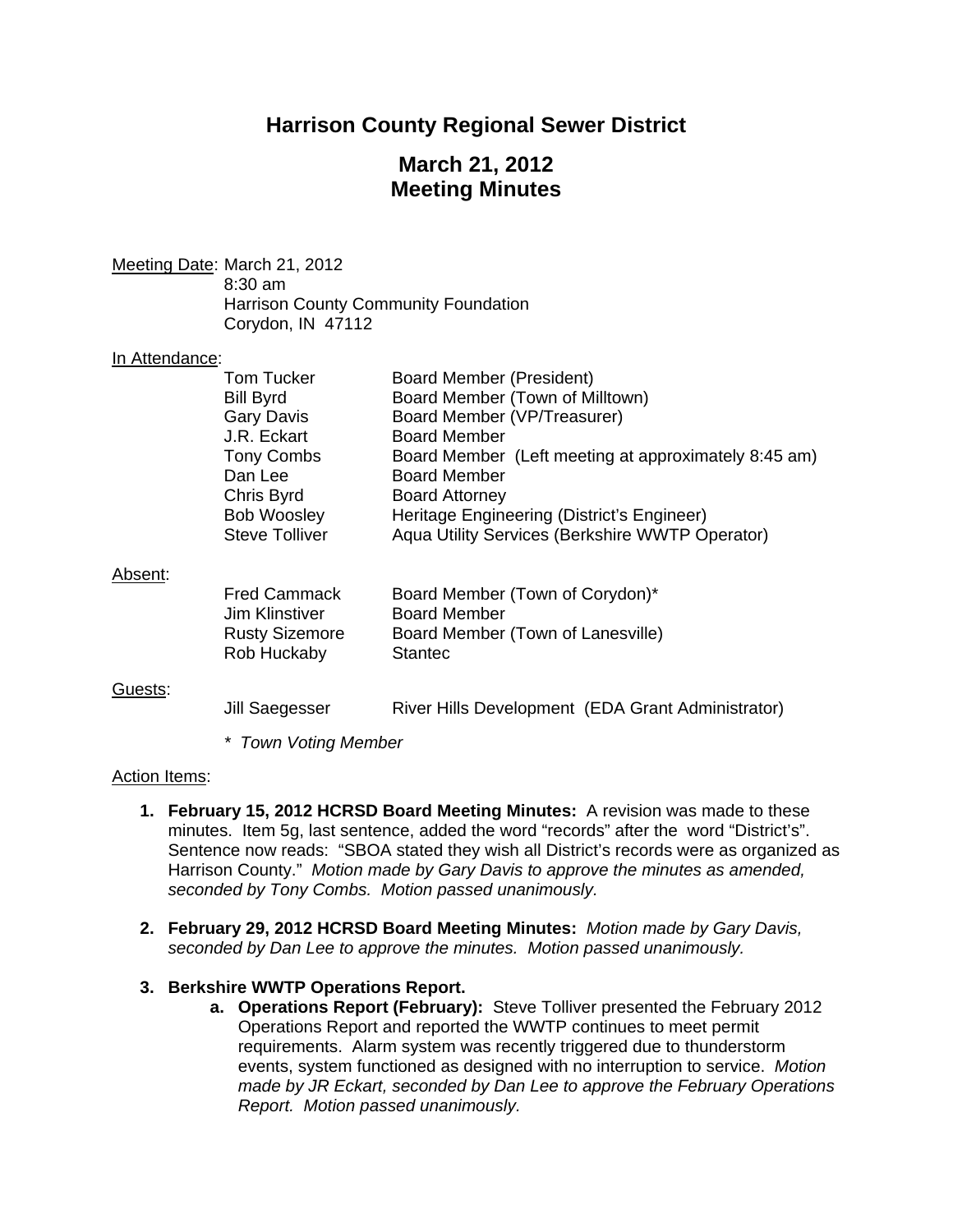HCRSD Mtg Minutes March 21, 2012 Page 2 of 4

## **4. New Salisbury EDA Grant Update:**

- **a. Engineering Design for WWTP:** Review plans shall be submitted to Dan Lee and Tony Combs. Bob Woosley stated that 30% plans would be submitted to them prior to the April Board Meeting.
- **b. EDA Grant Administration:** Jill Saegesser reminded the Board that she will be preparing updates to EDA on the project progress. Additionally she will be responsible for sending all plans, specs, and easement documentation to EDA when completed. Jill will work with Bob Woosley and Chris Byrd on compiling all required information for submittal. Anticipated schedule of upcoming activities:
	- i. Secure Easements: March 31, 2012
	- ii. Record Easements: April 6, 2012
	- iii. Prepare Easement Metes/Bounds/Mapping for EDA: April 13
	- iv. Submit Easement Documentation to EDA: April 30, 2012
- **c. Easement Acquisition:** Easement acquisition is substantially complete. Numerous easements are still out awaiting return from owners with signatures. At this point there are three (3) property owners that are proving to be the most difficult: Indiana MHC, R64, and Missi Bush-Sawtelle.
	- i. **Indiana MHC and R64** are both owned by the same group of individuals. These individuals are the owners of the mobile home park (aka SSK). The District's current agreement with them requires that they grant easements as needed to the District. Chris Byrd is working via their attorney trying to secure the required signatures on the easement plats. To date this has been a slow process as they have continued to be nonresponsive. A certified letter was recently mailed to them in an attempt to gain closure. They have until March  $25<sup>th</sup>$  to respond to the letter.
	- ii. **Missi Bush-Sawtelle** owns properties associated with Bush Trucking. She has proven to be difficult to schedule meeting times. She has not yet decided if she will sign the easement agreement. Board members asked if there are options for changing the alignment to avoid her property. Bob Woosley stated yes, the alignment of the sewer can be modified to avoid her property and eliminate the need for easements. The preferred alignment is to keep the alignment as designed, however if necessary it can be re-designed to avoid her property. A motion was made by JR Eckart, seconded by Gary Davis to allow the alignment to be re-designed to avoid her properties if needed if she refuses to grant the necessary easements. A decision on her easements is needed by March 31, 2012. Motion passed unanimously.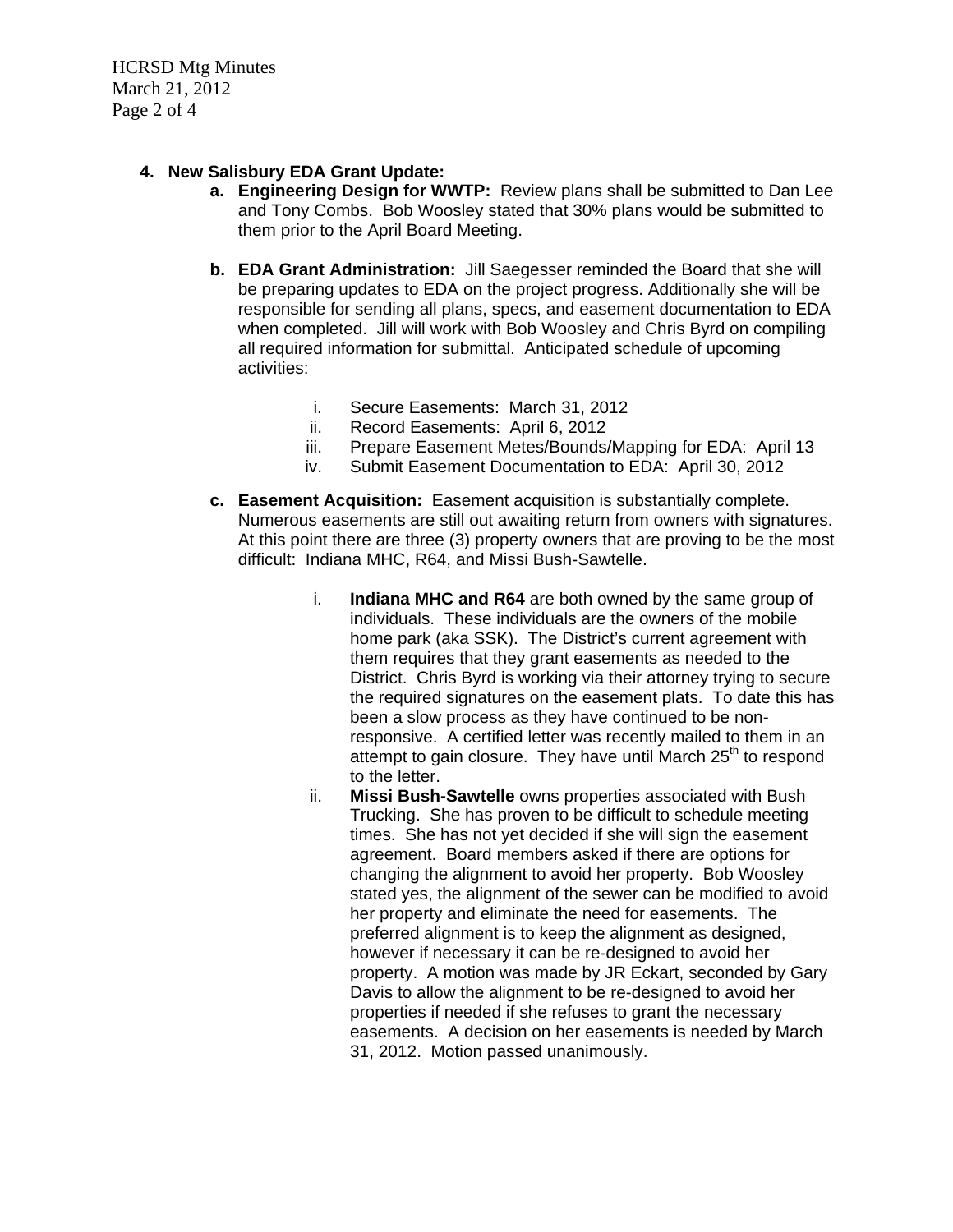HCRSD Mtg Minutes March 21, 2012 Page 3 of 4

### **5. Treasurer's Report:**

**a.** *A motion was made by Gary Davis, seconded by Dan Lee, to approve the following invoices. Motion passed unanimously.*  Town of Corydon – February sewer charges \$4,629.67 Aqua Utility Services – Feb WWTP operating contract \$2,349.84\* Harrison County REMC – Power charges **\$975.67** Aqua Utility Services - Sludge Hauling **\$632.00** 

*\*Aqua Utility Service's fee increased by 3% effective Jan. 1, 2012.* 

**b.** *A motion was made by Gary Davis, seconded by JR Eckart to approve Heritage Engineering's invoice in the amount of \$1,740.30. This amount will be charged to the District's Operating Budget. Motion passed unanimously.* 

Heritage Engineering – Easement Revisions to Plans \$3,500.00

- **c.** *A motion was made by JR Eckart, seconded by Gary Davis to approve Dillman, Chastain and Byrd's invoices in the amount of \$330.49 for meetings. Motion passed unanimously.* This amount will be charged to the District's Operating Budget.
- **d.** *A motion was made by Gary Davis, seconded by JR Eckart to approve Heritage Engineering's invoice in the amount of \$9,047.50. This amount will be charged to the District's Project's Budget. Motion passed unanimously.* This entire invoice was for easement acquisition and is eligible for reimbursement via the EDA Grant for the New Salisbury Project (if sufficient funds remain at the end of the project).
- **e.** *A motion was made by JR Eckart, seconded by Dan Lee to approve the February Treasurer's report. Motion passed unanimously*.

## **6. Other Business:**

- **a. Lanesville Interchange Service:** Tom Tucker and Bob Woosley are still working to secure a meeting with the Town. Rusty Sizemore is working on setting up this meeting.
- **b. WWTP Tanks:** Bob Woosley presented options to the Board for the use of the six (6) old tanks currently being storage at the Harrison County Solid Waste Facility in Corydon. Mr. Woosley recommended that the District retain the smallest of the six tanks to utilize in the reconstruction of the existing chlorine contact/post aeration tank at the Berkshire WWTP. After a lengthy discussion regarding the pros and cons of utilizing the remaining tanks the following motion was made:

*A motion was made by Gary Davis, seconded by Dan Lee to allow the Harrison County Solid Waste District to dispose of the five (5) largest tanks at their discretion and for the District to retain possession of the smallest tank. Motion passed 3-1 with Gary Davis, Tom Tucker, Dan Lee voting in favor and JR Eckart voting against.*